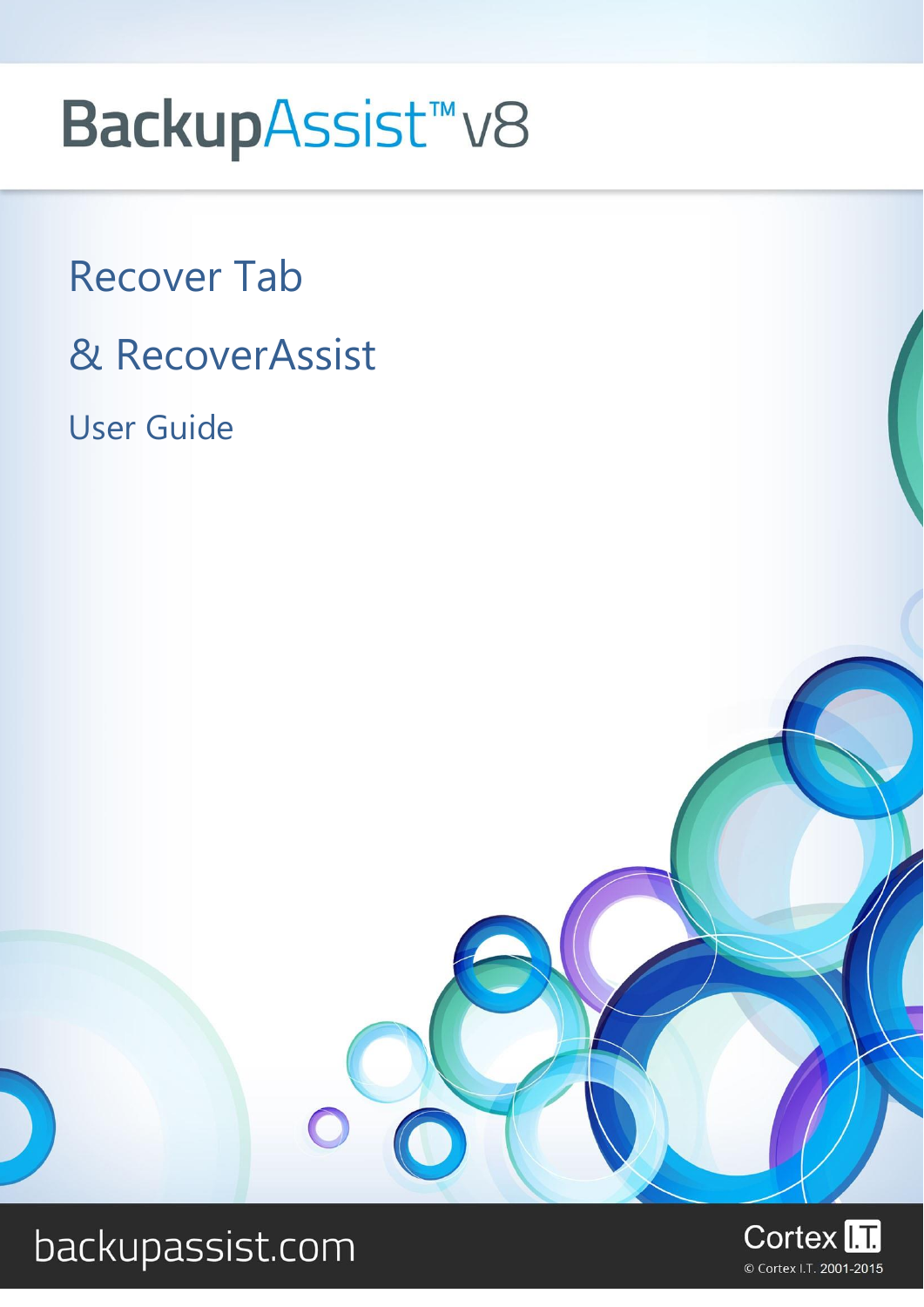# **Contents**

| $\mathbf{1}$ |  |
|--------------|--|
|              |  |
|              |  |
|              |  |
| 2.           |  |
|              |  |
|              |  |
| 3.           |  |
|              |  |
|              |  |
| 4.           |  |
|              |  |
|              |  |
|              |  |
|              |  |
| 5.           |  |
|              |  |
|              |  |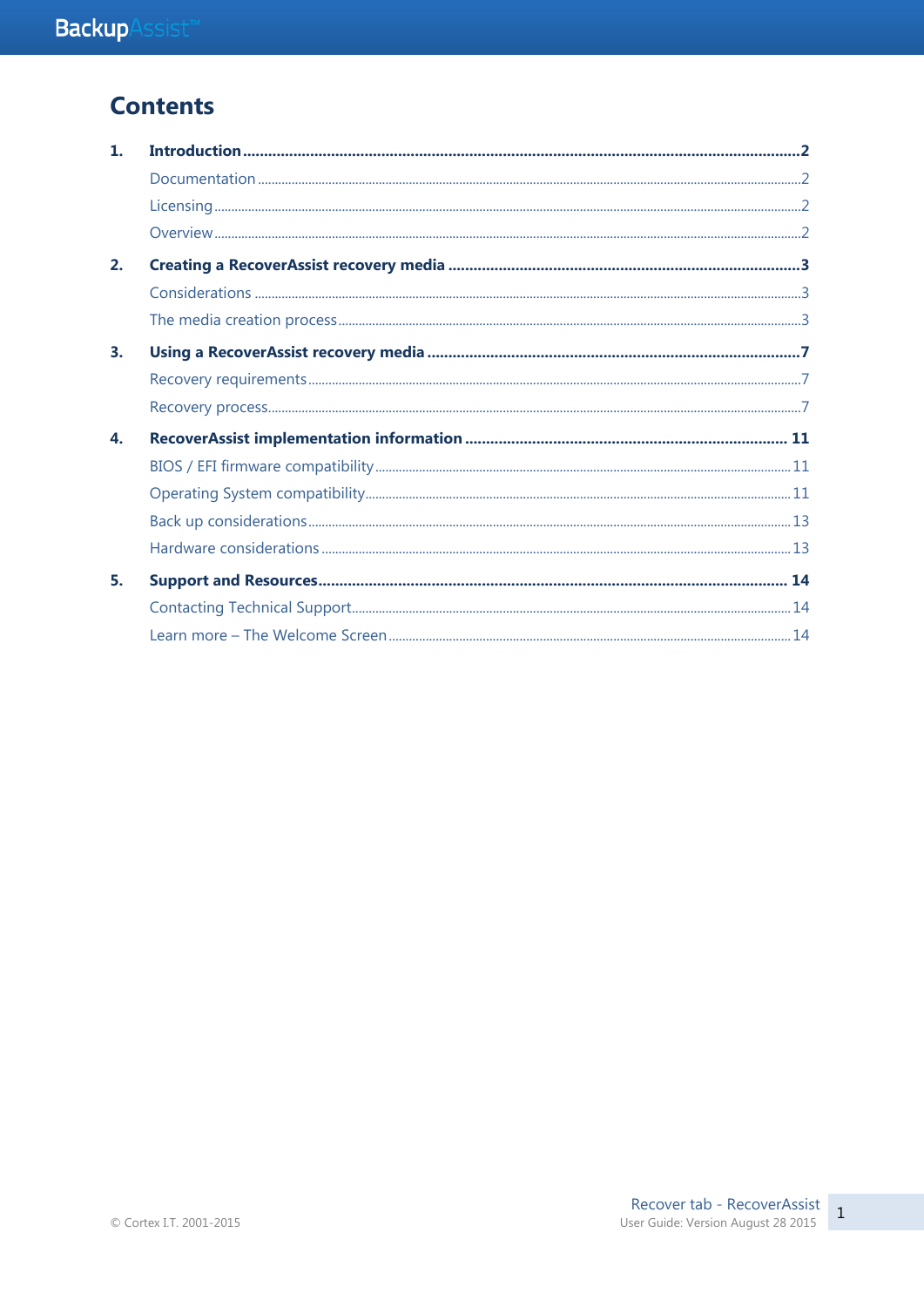# 1. Introduction



When a hardware or software failure has occurred, it is critical to recover your system quickly. RecoverAssist achieves this by creating a bootable media that can start and then recover your server or workstation using an image backup.

BackupAssist's Recovery tab uses RecoverAssist, a built-in feature that creates a customized, bootable RecoverAssist media, such as an optical disk or external drive. This media will start your computer and access a backup image to perform a bare-metal recovery, and recover your system. The backup image can be a BackupAssist System Protection backup, created using the bare-metal option. This image will include the operating system, configurations, and any data and applications selected for the backup.

# Documentation

This whitepaper covers all aspects of the Recover tab and RecoverAssist, and can be used in conjunction with other BackupAssist guides, which provide a comprehensive documentation set.

- For information on the BackupAssist Backup tab, see the [BackupAssist Backup Tab User Guide](http://www.backupassist.com/education/v8/whitepapers/backup_whitepaper.html)
- For information on the BackupAssist Restore tab, see the [BackupAssist Restore Tab User Guide](http://www.backupassist.com/education/v8/whitepapers/restore_whitepaper.html)
- For information on creating an image backup, see the **BackupAssist System Protection User Guide**

# **Licensing**

RecoverAssist is a standard feature included with the BackupAssist license, and requires a BackupAssist license once the initial trial period has expired. Please contact your local BackupAssist reseller or distributor for pricing information, or visit [www.BackupAssist.com.](http://www.backupassist.com/)

For instructions on how to activate / deactivate license keys, visit out [Licensing BackupAssist page.](http://www.backupassist.com/education/whitepapers/licensing_backupassist.html)

**Important**: If a RecoverAssist media is created during the trial period, it will expire. The RecoverAssist media will need to be re-created once a BackupAssist license has been purchased. This must be done after you purchase a license, if you want to have a permanent, bootable recovery media.

## **Overview**

#### **RecoverAssist Builder**

This feature creates a RecoverAssist Recovery Environment (bootable media), which can be customized to include files and drivers that may be needed during the recovery process.

#### **RecoverAssist Recovery Environment**

The Recovery Environment will load from the bootable media to access and recover your computer. This customized RecoverAssist environment is a superior to the Windows Recovery Environment and includes the following enhancements:

- Supports many types of backup devices
- Automatically adjusts the appropriate Window's settings when recovering to dissimilar hardware
- Avoids many of the Windows Recovery Environment's *Blue Screen of Death* issues.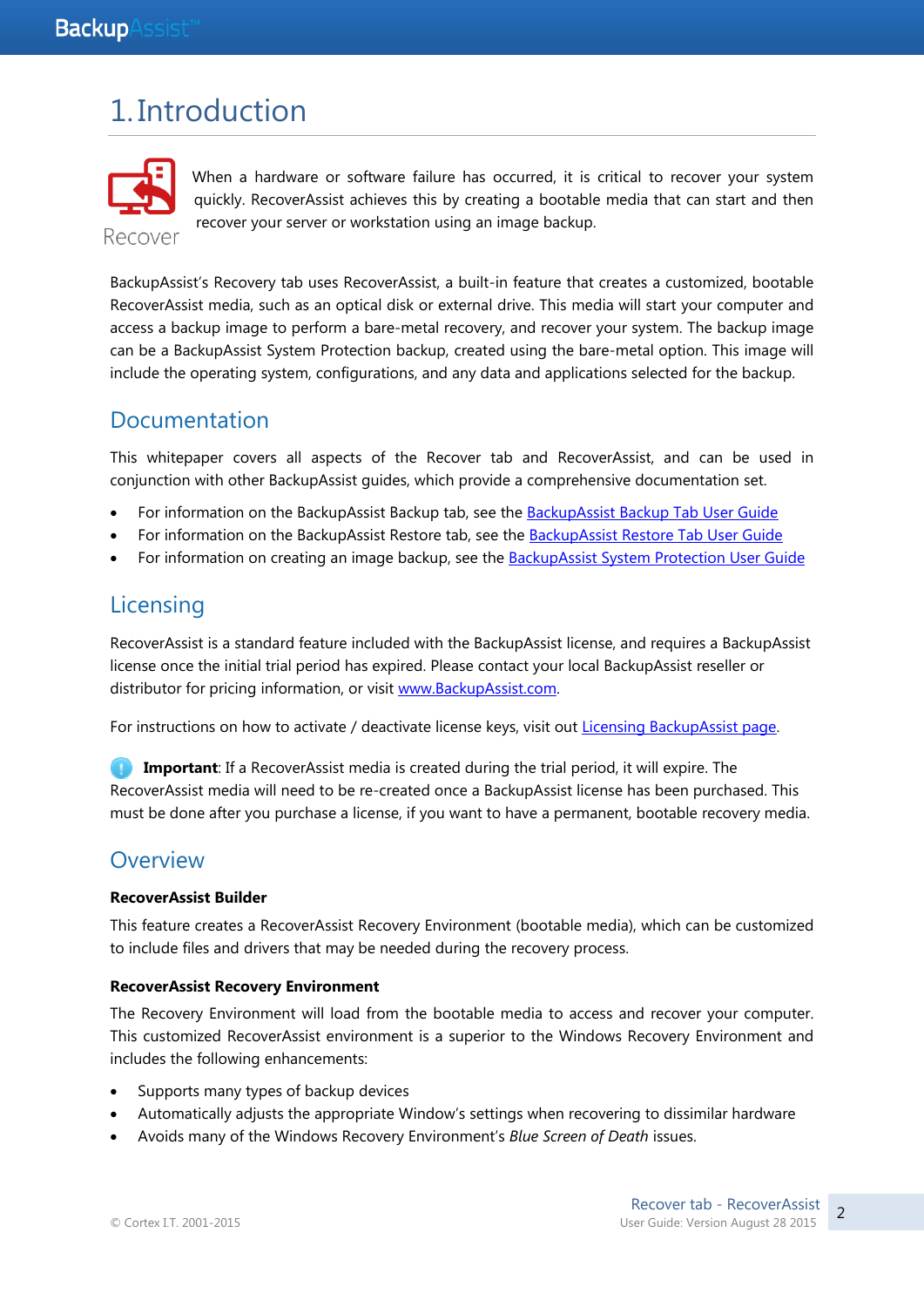# 2.Creating a RecoverAssist recovery media

The RecoverAssist Builder allows you to create bootable recovery environments on optical disks and removable drives, such as DVDs, Blu-ray disks, USB thumb drives, external hard drives and SD cards.

# Considerations

The bootable media's operating system must match the operating system of the image file that will be used to recover the machine.

Windows Server 2008R1 and SBS Server 2008 recovery environments must be created from their own installation disks. They cannot be built from the currently installed operating system, using the Bootable media based on the installed version of windows option.

Recovery environments can be built from 32-bit and 64-bit versions of these operating systems:

- Windows 7 and Windows 8
- Windows Small Business Server 2008 and 2011
- Windows Server 2008/R2 and Windows Server 2012/R2

**Note:** RecoverAssist media cannot be created using a Windows Server Core installation. However, you can use a RecoverAssist media created on a Windows Server installation, to launch a recovery environment and access backups of a Core Server to perform a recovery.

See the section, [operating system considerations](#page-11-0) section, for more information.

### The media creation process

Launch BackupAssist and follow these steps to create a bootable RecoverAssist media:

- 1. Select the **Recover** tab, and you will be presented with two options:
	- **Bootable media based on the installed version of Windows –** RecoverAssist will use the computer you are on, and its operating system, to create a bootable Recovery disk. If the operating system requires an install disk, this option will be greyed out and not selectable.
	- **Bootable media based on a Windows Installation Disk –** RecoverAssist will use a Windows operating system installation disk, to create a bootable Recovery Environment.

| <b>Backup</b>            |                                                                                                                                                                                                                  |                                                                                                                                                                                                     | Help                     |
|--------------------------|------------------------------------------------------------------------------------------------------------------------------------------------------------------------------------------------------------------|-----------------------------------------------------------------------------------------------------------------------------------------------------------------------------------------------------|--------------------------|
|                          | S Home                                                                                                                                                                                                           |                                                                                                                                                                                                     |                          |
| $\bf C$                  | <b>Recover</b> an entire system<br>國<br>Create your own RecoverAssist bootable media                                                                                                                             |                                                                                                                                                                                                     | Powered by RecoverAssist |
| Backup<br><b>Restore</b> | Bootable media based on the<br>installed version of Windows<br>RecoverAssist will use files from the currently installed<br>operating system to createyour bootable RecoverAssist<br><b>Recovery Environment</b> | Bootable media based on a<br>$\odot$<br><b>Windows Installation Disk</b><br>You will require the relevant Windows installation disk to<br>createyour bootable RecoverAssist Recovery<br>Environment |                          |
| <b>Recover</b>           |                                                                                                                                                                                                                  |                                                                                                                                                                                                     |                          |
| ♂<br>Remote              | <b>O</b> Learn more about Recover >                                                                                                                                                                              |                                                                                                                                                                                                     |                          |
| ۰<br><b>Settings</b>     | Α                                                                                                                                                                                                                | You may not be able to recover your system from a backup if you use files from a version of Windows which is different to the one you are recovering.                                               |                          |

**Figure 1: BackupAssist Recover tab – Bootable media selection screen**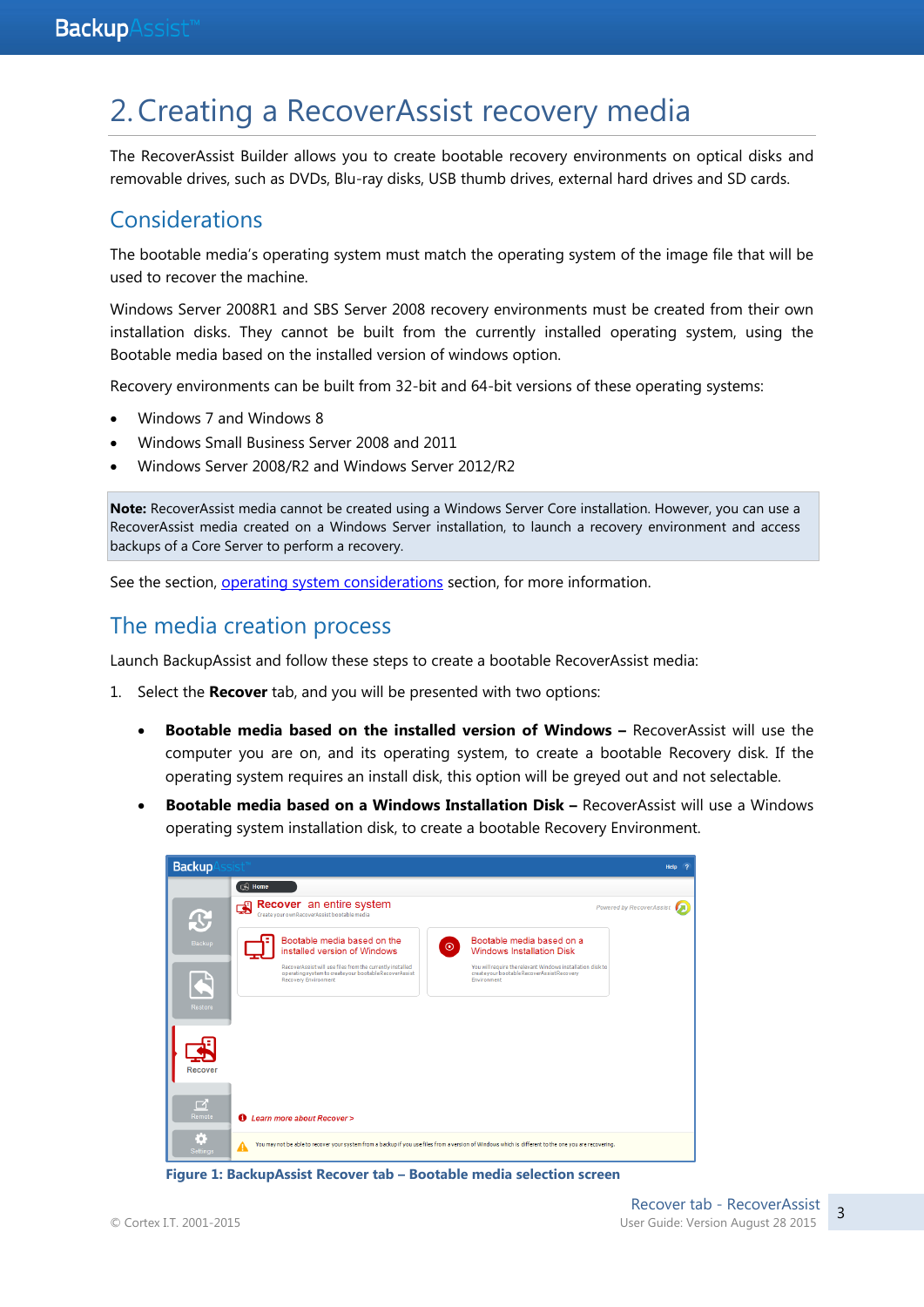**Important**: Please review the [RecoverAssist implementation](#page-11-1) section below for information on firmware compatibility and supported hardware.

#### 2. **Operating system installation files selection**

When you make your selection in step 1, RecoverAssist will start with one of the following screens:

 *If you selected*, **Bootable media based on the installed version of Windows,** RecoverAssist will confirm the operating system details of the computer you are on.

Select **Next**

 *If you selected*, **Bootable media based on a Windows Installation Disk**, RecoverAssist will ask for the location of the Windows Installation Disk (for the computer that the recovery media is being created for). Insert the Windows installation disk into the computer you are on, and select the drive letter for drop the drop down list.

Select **Next**

#### 3. **Add device drivers**

The next RecoverAssist Builder screen allows you to add your own drivers to the recovery environment (bootable media). This is useful to ensure that the recovery environment has the ability to support the hardware where your backup is stored (for example when additional drivers are needed to recover a RAID environment). RecoverAssist will automatically select the appropriate driver to be used during the boot process.

There are 3 selections that can be used to add drivers:

- **Add drivers folder** allows you to browse to the location of the drivers that you want to add to the recovery media. Drivers should be added in an unpacked state.
- **Add compressed drivers** will unpack any compressed drivers you select and add them to the recovery media.
- **Download Driver packs** will download a recommended driver pack. The drivers will be automatically downloaded and added to the media during the media creation stage.

Make you selection/s, and click **Next**.

| RecoverAssist Builder                                   | x                                                                                              |
|---------------------------------------------------------|------------------------------------------------------------------------------------------------|
| Add device drivers to your RecoverAssist Bootable Media |                                                                                                |
| hardware devices, such as mass storage drivers          | Here you can choose to include custom Windows drivers to your RecoverAssist Bootable Media for |
| <b>Driver</b>                                           |                                                                                                |
|                                                         |                                                                                                |
| Add drivers folder<br>Add compressed drivers            | Remove                                                                                         |
| Download DriverPacks.net drivers                        |                                                                                                |
|                                                         | Help Adding Drivers                                                                            |
|                                                         | Cancel<br><b>Back</b><br>Next                                                                  |

**Figure 2: RecoverAssist media creation – driver selection**

4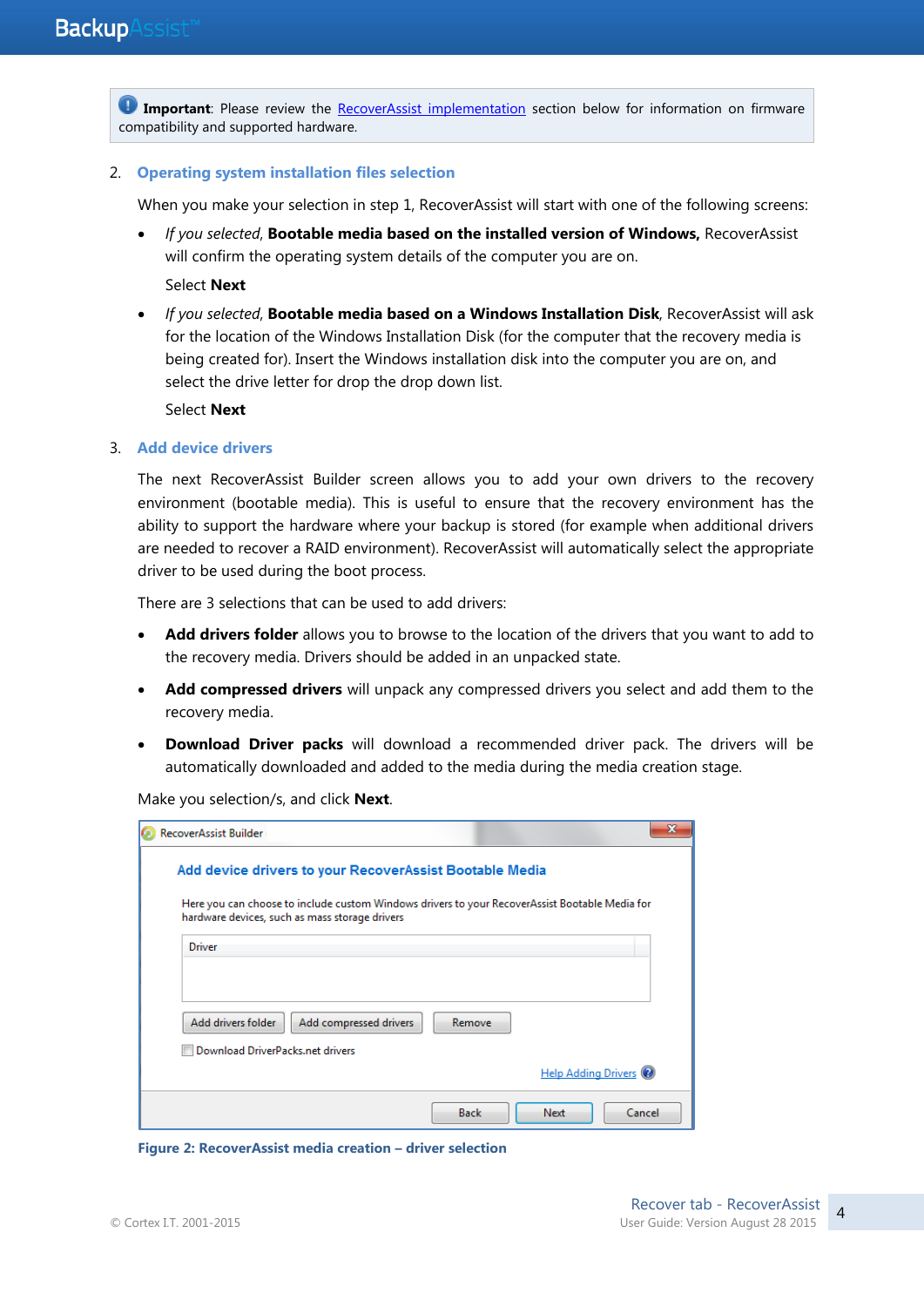#### 4. **Add files/folders**

The next step allows you to add files and folders to the bootable recovery media. The files and folders will be added to the UserFiles folder in the root of your recovery image. (Z:\UserFiles). You can also add drivers that you do not want to be loaded when the system boots.

Make you selection/s and click **Next**.

| Add any files/folders to your RecoverAssist Media                                                 |        |                                |
|---------------------------------------------------------------------------------------------------|--------|--------------------------------|
| Here you can choose to include custom files/folders to your RecoverAssist Bootable Media<br>Items |        |                                |
| C:\OtherDrivers<br>C:\UsefulApps                                                                  |        |                                |
| Add files<br>Add folder                                                                           | Remove |                                |
|                                                                                                   |        | Help Adding Files <sup>®</sup> |

**Figure 3: RecoverAssist media creation – file selection**

#### 5. **Add tools and applications**

The next step displays a list of troublshooting and support tools to choose from. The applications you select will be added to your recovery media and made available during a recovery.

| RecoverAssist Bootable Media | Here you can select from a set of well known tools and applications, and add them to your |  |
|------------------------------|-------------------------------------------------------------------------------------------|--|
| Name                         | Description                                                                               |  |
| Data Rescue DE               | DrDD is a disk imager intended for data rec                                               |  |
| Ext2Explore                  | Explores ext2/ext3/ext4 disk/partitions.                                                  |  |
| Restoration                  | Restores deleted files.                                                                   |  |
| <b>Blue Screen View</b>      | Scans minidump files for BSOD (blue scree                                                 |  |
| RegEditPE                    | Edits remote registry keys and user profiles.                                             |  |
| RegScanner                   | Registry scanner.                                                                         |  |
| Hash My Files                | Calculates MD5/SHA1/CRC32 hashes for fil                                                  |  |
| Notepad++                    | A text editor and source code editor.                                                     |  |
| Calcute calculator           | A compact scientific calculator.                                                          |  |

**Figure 4: RecoverAssist media creation – Application selection**

Make you selection/s and click **Next**.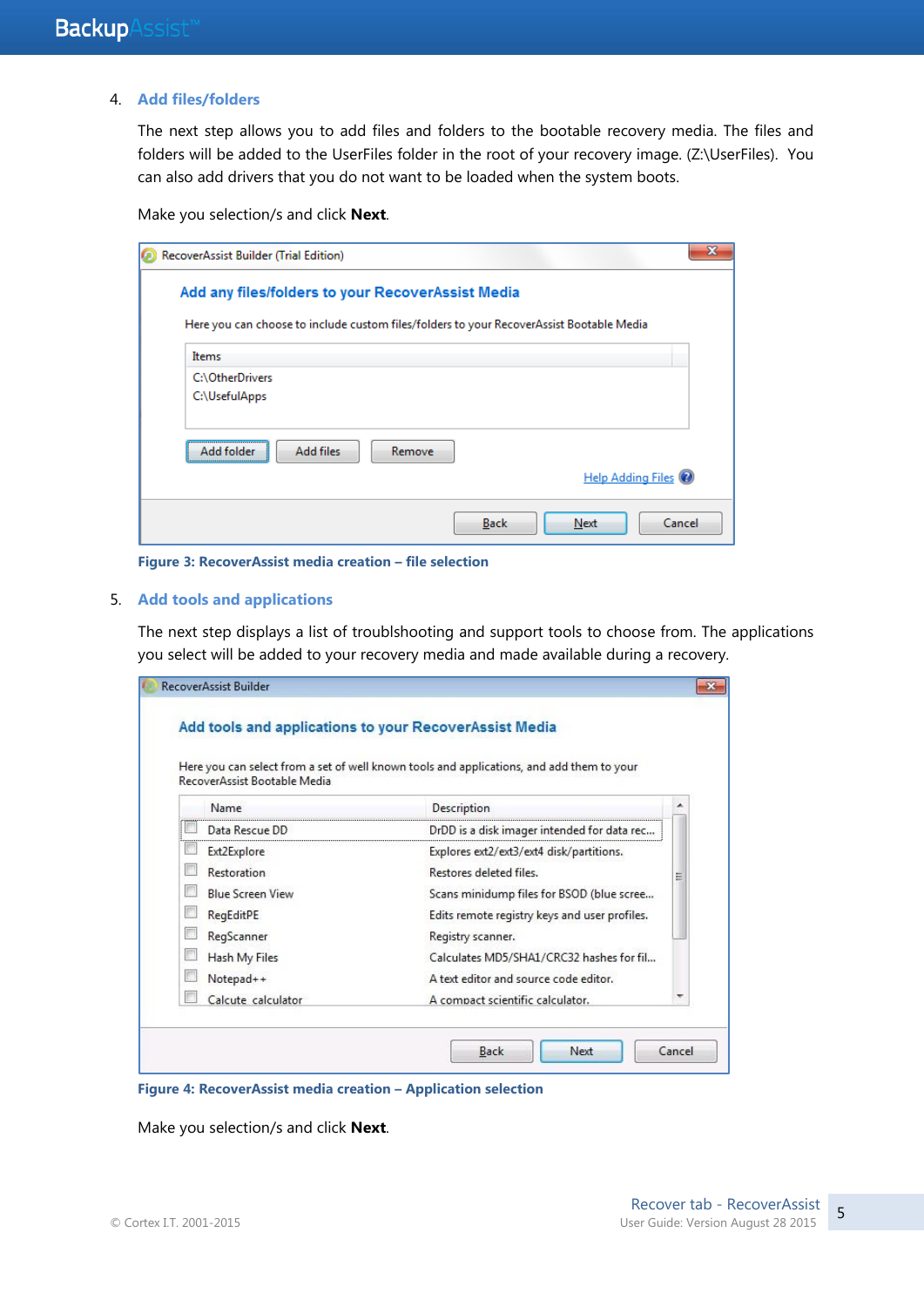#### 6. **Select boot media**

This step selects the type of bootable media to be used. You can select:

#### **An optical disk** (CD/DVD/Blu-ray)

This option will detect the optical drive on your computer and ask you to select the drive containing the media to be written to.

#### **A removable drive**

This option will create the recovery image on a bootable, removable drive. A warning will advise that the removable drive will be formatted before it is written to. This means everything currently on the drive will be deleted.

#### **An ISO image file**

This option will create an ISO image. Although the saved ISO image is not on a bootable media, it has two uses:

- To create a recovery image that can be saved to a bootable device at a later date
- To create a recovery image that can be used to recover a Hyper-V virtual environment This is possible if the hardware is virtualized and the host server is still functioning.

#### 7. **Bootable media creation**

The RecoverAssist builder will now create a bootable recovery media using the location selected in step 6. Any applications selected in step 5 will be downloaded from BackupAssist and added to the recovery media.

| RecoverAssist Builder (Licensed Edition)                    | ж |
|-------------------------------------------------------------|---|
| <b>Creating RecoverAssist Bootable Media</b>                |   |
| Please wait while creating the RecoverAssist Bootable Media |   |
| Downloading tool "Restoration" (3/10)                       |   |
|                                                             |   |
|                                                             |   |
|                                                             |   |
|                                                             |   |
|                                                             |   |
|                                                             |   |
|                                                             |   |
| Cancel                                                      |   |

**Figure 5: RecoverAssist media creation**

A progress bar will be displayed. Once it has completed, click **finish**.

#### **The RecoverAssist Bootable Media has now been created.**

**Note**: When the builder job has completed, you will be asked if you wish to make an additional RecoverAssist media with the same settings.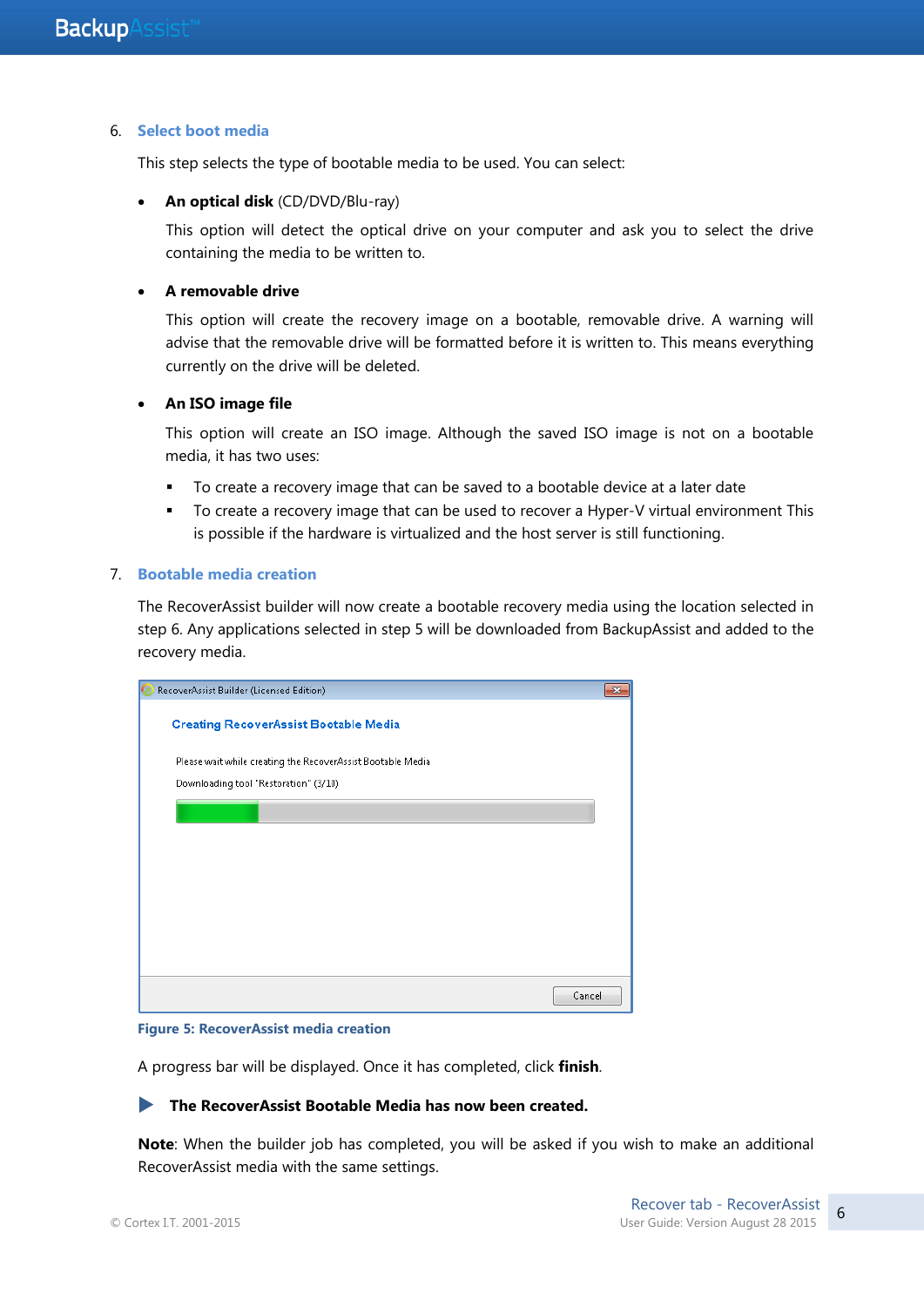# 3.Using a RecoverAssist recovery media



The recovery process is designed to recover a server or workstation to a previous operating state, in the event of a hardware or system failure.

## Recovery requirements

The recovery process will begin by starting your computer using the bootable RecoverAssist media. It will access hardware, load drivers and then ask for the location of the image backup to be used to recover your system.

To perform a recovery, you will need:

- **The RecoverAssist bootable media:** Refer to the previous section on page 3, for instructions on how to create this. The media must be created with the same operating system as the one on the image backup.
- **The image backup:** This is created using BackupAssist System Protection. The bare-metal option must have been selected during the creation of the backup for the image to work. Your computer will be recovered to the environment that existed when the image was made. The RecoverAssist environment will use the data contained in the image to recover the computer's operating system, configurations, and any applications and data that were selected when the backup was made.

### Recovery process

The following steps explain how to use RecoverAssist's bootable recovery media:

**1. Connect the bootable media to the computer to be recovered**.

Insert the optical media or attach the removable drive.

**2. Start the computer and boot from the removable media**.

Your computer should detect the recovery media and begin the boot process. Understanding the boot process can assist if a problem is encountered. The process is described below:

**BIOS stage –** The computer will access its BIOS or EFI (a chip containing basic hardware settings) and detect the hardware needed to start the computer. It will display some of the steps onscreen and beep to confirm that it has run successfully. Additional beeps can indicate a problem detecting necessary hardware.

EFI Systems that have been backed up must be restored by booting RecoverAssist in EFI mode EFI Systems cannot be restored to BIOS systems and BIOS systems cannot be restored to EFI systems EFI booting can be turned off and the system will revert to BIOS mode

**O/S stage –** Once the computer has completed the BIOS stage, it will look for the location of the operating system boot files. The BIOS will be configured with a device order to search for these files. The attached bootable media must be configured in this BIOS setting, and should be listed before the C drive. To check or change your boot media order, you need to access the configurations by pressing a key during the BIOS stage. The key stroke required may be displayed in screen during the BIOS post process, or noted in your hardware / server documentation.

7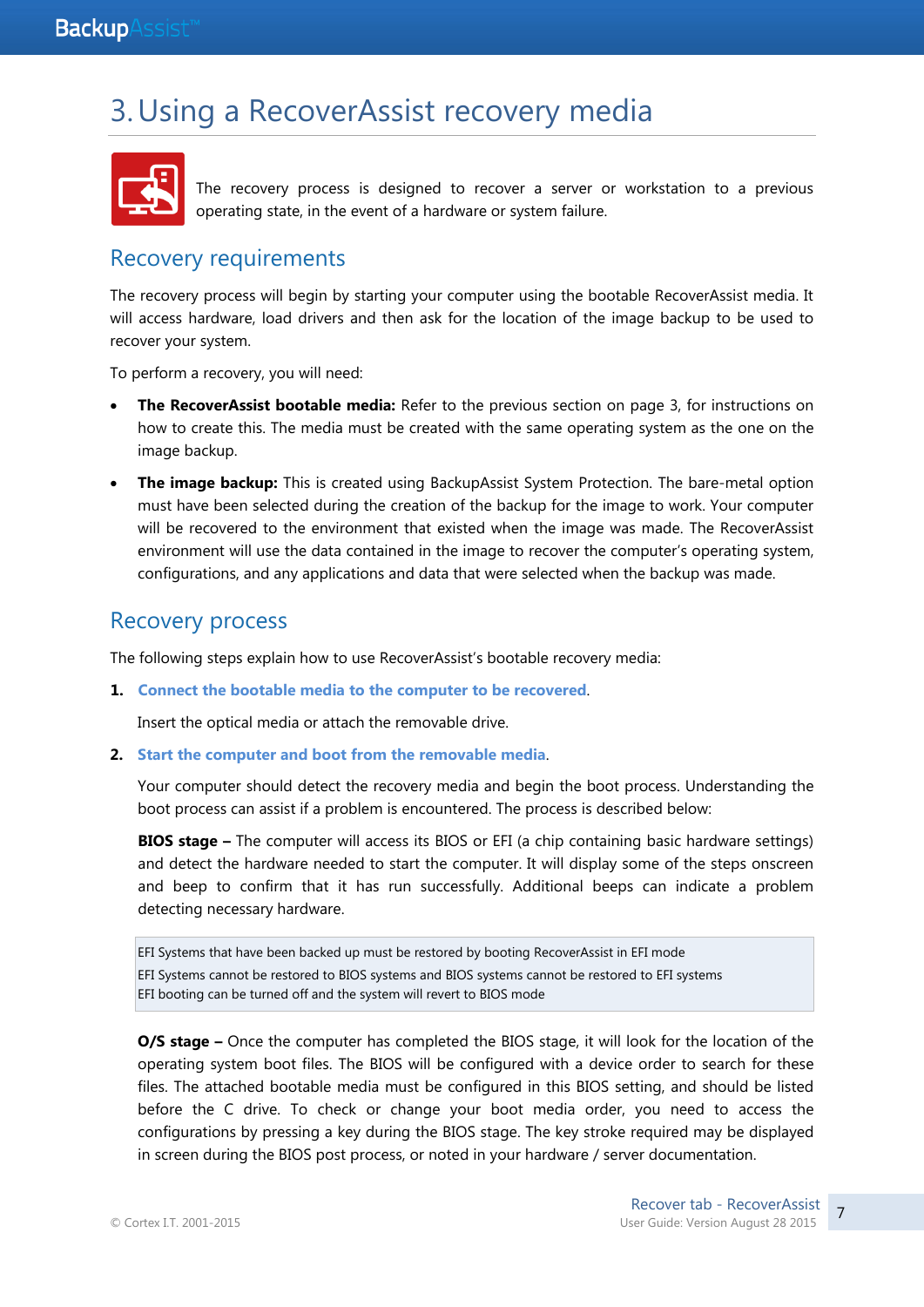#### **3. Make your RecoverAssist selections**

After the computer has started, a progress bar will appear while the RecoverAssist recovery environment loads. Once RecoverAssist has loaded, you will be presented with the following menu. This menu is used to locate your image backup, and to access tools and utilities.

|                                                                                                                                                                                                                             | <b>Fully licensed version</b><br>X <sup>34-D3C67-9742D</sup> |
|-----------------------------------------------------------------------------------------------------------------------------------------------------------------------------------------------------------------------------|--------------------------------------------------------------|
| What would you like to do?                                                                                                                                                                                                  |                                                              |
| Recover from a backup located on a local drive<br>Recover your system from a RecoverAssist image backup stored on any locally attached<br>storage, such as a local hard drive, external hard drive, or CD/DVD/Blu-ray drive |                                                              |
| Recover from a backup located on a network share<br>Recover your system from a RecoverAssist image backup stored on a network share, such as a<br>NAS device or remote server                                               |                                                              |
| Recover from a backup located on an iSCSI target<br>Recover your system from a RecoverAssist image backup stored on an ISCSI target                                                                                         |                                                              |
| <b>Repair your installation of Windows</b><br>You have recovered from a backup but Windows will not boot (BSOD errors)                                                                                                      |                                                              |
| Launch a command prompt window<br>Launch a command prompt window for troubleshooting purposes or to run specific commands                                                                                                   |                                                              |
| <b>Useful tools and applications</b><br>Tools and applications that may be useful within the Recovery Environment                                                                                                           |                                                              |
| Load driver<br>Mount VHD<br>Support                                                                                                                                                                                         | Cancel                                                       |
| Recover<br>Windows <sup>®</sup> Recovery Made Easy!                                                                                                                                                                         |                                                              |
|                                                                                                                                                                                                                             | <b>RecoverAssist (Debug)</b>                                 |

**Figure 6: RecoverAssist boot menu**

#### **a. RecoverAssist Menu – backup selection**

The Recovery Environment is used to locate the image backup that will be used to recover your computer's operating system and data. The first three options in the RecoverAssist menu are used to select the locations of the image file using different types of media.

Each image location option is described below:

#### **Recover from a backup located on a local drive**

If a local backup is selected, then the Recovery Environment will scan all local drives for backup images.

#### **Recover from a backup located on a network share or an iSCSI target**

If a network based backup is selected, the Recovery Environment will open a screen that allows the user to configure their network card. Network drivers, including custom drivers added to the RecoverAssist Builder, are loaded automatically as part of the boot process. The user is able to modify any TCP/IP network settings, or review the automatically assigned settings, before advancing to select the location of their backup on the iSCSI device or network share. RecoverAssist will search the specified location for backup images and display any images found.

**These selections can be used to access a backup inside a Data container as detailed in step 4.**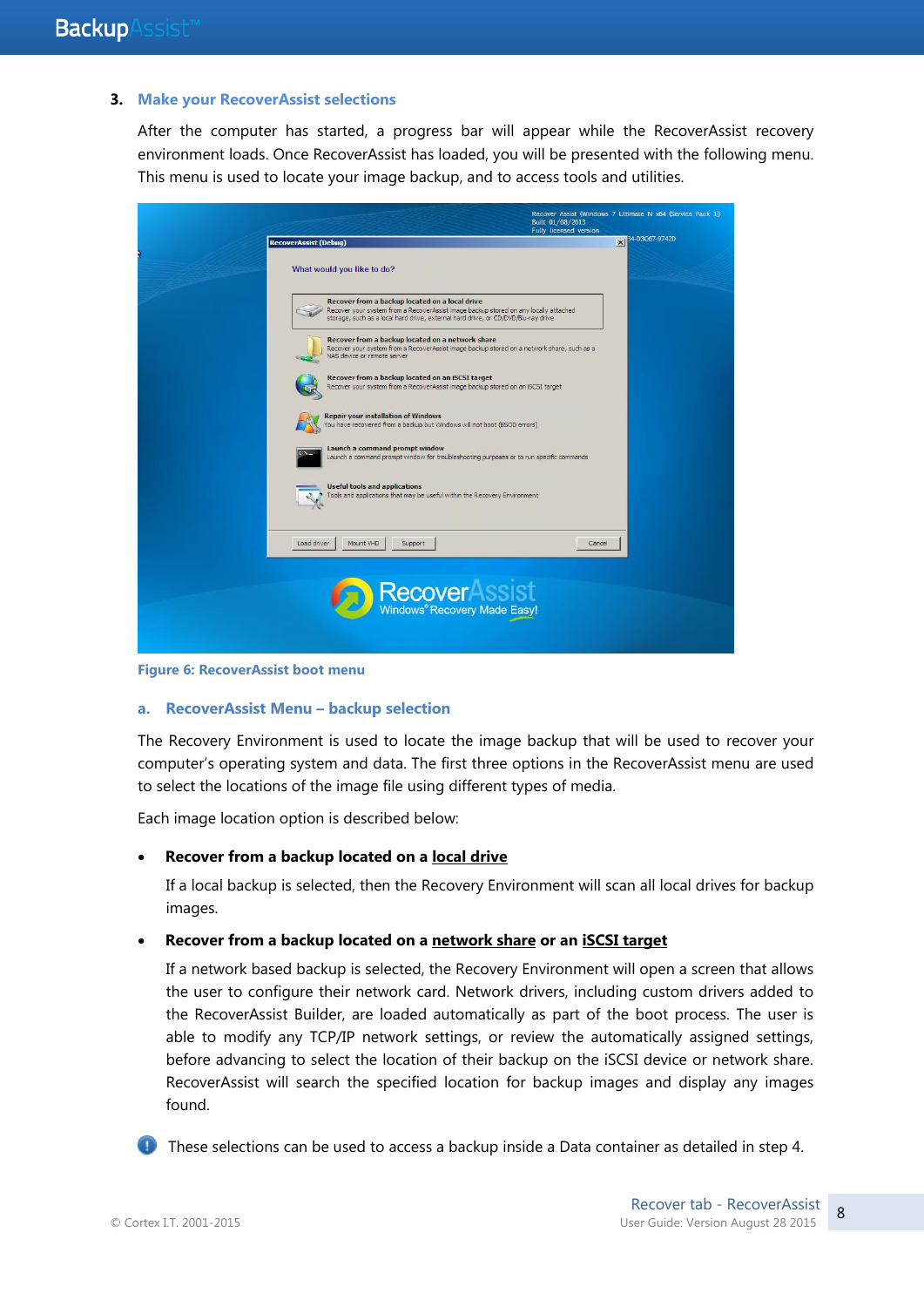#### **b. RecoverAssist menu – backup tools and utilities**

#### **Repair your installation of windows**

You can attempt to repair an existing system that was recovered, using the Windows Recovery Environment but will not boot due to blue screen errors. Using the repair function is not necessary for systems that are recovered within the RecoverAssist Recovery Environment.

#### **Launch a command prompt window**

This option allows the user to launch a command prompt in order to run the various command line tools included with RecoverAssist, such as diskpart.exe, bootsect.exe, regedit.exe, etc.

#### **Useful tools and applications**

This option will display the applications and tools that you selected to include when you created your RecoverAssist media. Clicking on the name of an application will launch that application. These tools can be used to perform diagnostics and troubleshoot problems.

| Useful tools and applications<br>These tools and applications are provided as is. For support, contact the relevant developer.<br>A HDD Tools | <b>RecoverAssist</b> | $\vert x \vert$ |
|-----------------------------------------------------------------------------------------------------------------------------------------------|----------------------|-----------------|
|                                                                                                                                               |                      |                 |
|                                                                                                                                               |                      |                 |
|                                                                                                                                               |                      |                 |
|                                                                                                                                               |                      |                 |
|                                                                                                                                               |                      |                 |
| Data Rescue DD                                                                                                                                |                      |                 |
| DrDD is a disk imager intended for data recovery of partially corrupted storage devices.                                                      |                      |                 |
| File Management                                                                                                                               |                      |                 |
| Ext2Explore<br><b>EULA</b>                                                                                                                    |                      |                 |
| Explores ext2/ext3/ext4 disk/partitions.                                                                                                      |                      |                 |
| Restoration                                                                                                                                   |                      |                 |
| Restores deleted files.                                                                                                                       |                      |                 |
| BSOD Tools                                                                                                                                    |                      |                 |
| Registry Tools<br>Accessories                                                                                                                 |                      |                 |
|                                                                                                                                               |                      |                 |
|                                                                                                                                               |                      |                 |
| Finish                                                                                                                                        |                      |                 |

**Figure 7 Useful tools and application window**

#### **c. RecoverAssist menu - buttons**

**Load driver**

From this screen you can load any additional device drivers that were not included when creating the recovery environment.

#### **Mount VHD**

You can mount any VHD such as a Hyper-V Virtual Hard Drive or Windows Backup images. After mounting the VHD, you will be able to access the files using a local drive letter. This is not used to mount a Data container" (as created using a System Protection backup job).

#### **Support**

This button is used to configure a VNC connection. This connection can be used by BackupAssist technical support to connect to your computer and provide assistance.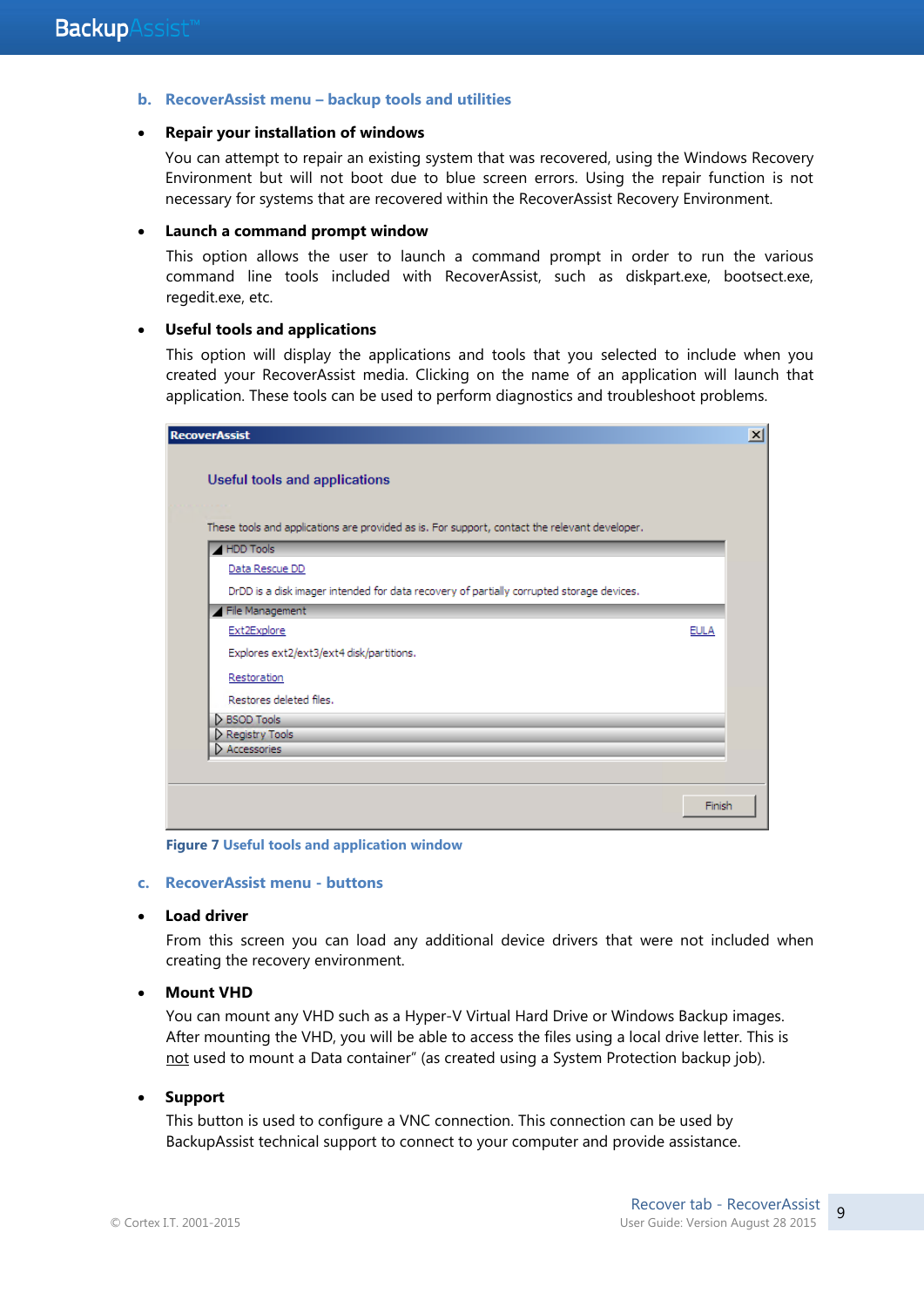#### **4. Select an image (System Protection) backup**

When you make your selection on the **RecoverAssist menu,** RecoverAssist will scan the selected location (local drive, network share or iSCSI target) for image backups.

| <b>RecoverAssist</b>                                                                                                                                                                                                                                                                                                                                 |        |
|------------------------------------------------------------------------------------------------------------------------------------------------------------------------------------------------------------------------------------------------------------------------------------------------------------------------------------------------------|--------|
| Backups found on network share \\ws-dave\share<br>Search for Backups in Container                                                                                                                                                                                                                                                                    |        |
| If you are recovering to a new hard disk, make sure the disk is at least as<br>big as the disk that contained the volumes that were backed up, regardless of<br>the size of those volumes. For example, if there was only one volume that was<br>100 GB on a 1 TB disk during backup, you should use a disk that is at least<br>1 TB when restoring. |        |
| Backups containing multiple volumes are restored in the same configuration and<br>order as the machine in which they were originally backed up from.                                                                                                                                                                                                 |        |
| Click Finish to launch a Complete PC Restore and recover from your backup                                                                                                                                                                                                                                                                            |        |
| <b>Back</b><br>Next                                                                                                                                                                                                                                                                                                                                  | Cancel |

**Figure 8: RecoverAssist - Backup image location selection**

- If the backup is BitLocker protected, RecoverAssist will prompt for the BitLocker password.
- If multiple backups are found, you will be given a chance to choose which backup to use.
- If your backup is in a **Data container,** RecoverAssist will allow you to search the container.
	- 1. Select the *Search for Backups in Container* button.
	- 2. Browse to the location of the Data container and select it.
	- 3. RecoverAssist will mount the Data container and the recovery process will proceed.

#### **5. Start the recovery**

Once you have selected your image backup, click *Next* and you will be presented with the **Reimage your computer** screen. The details of the backup you selected will be displayed.

| $\pmb{\times}$<br>Re-image your computer |                                                                                                                                                                                     |  |  |  |
|------------------------------------------|-------------------------------------------------------------------------------------------------------------------------------------------------------------------------------------|--|--|--|
|                                          | Select a system image backup<br>This computer will be restored using the system image.<br>Everything on this computer will be replaced with the<br>information in the system image. |  |  |  |
|                                          | ⊙ Use the latest available system image(recommended)<br>Location:<br>iSCSI (D:)<br>Date and time:<br>10/3/2011 2:22:46 PM (GMT-8:00)<br>Computer:<br>WS·<br>C Select a system image |  |  |  |
| <br>Cancel<br>$<$ Back<br>Nex            |                                                                                                                                                                                     |  |  |  |

Click *Next*, and follow the prompts to start the recovery.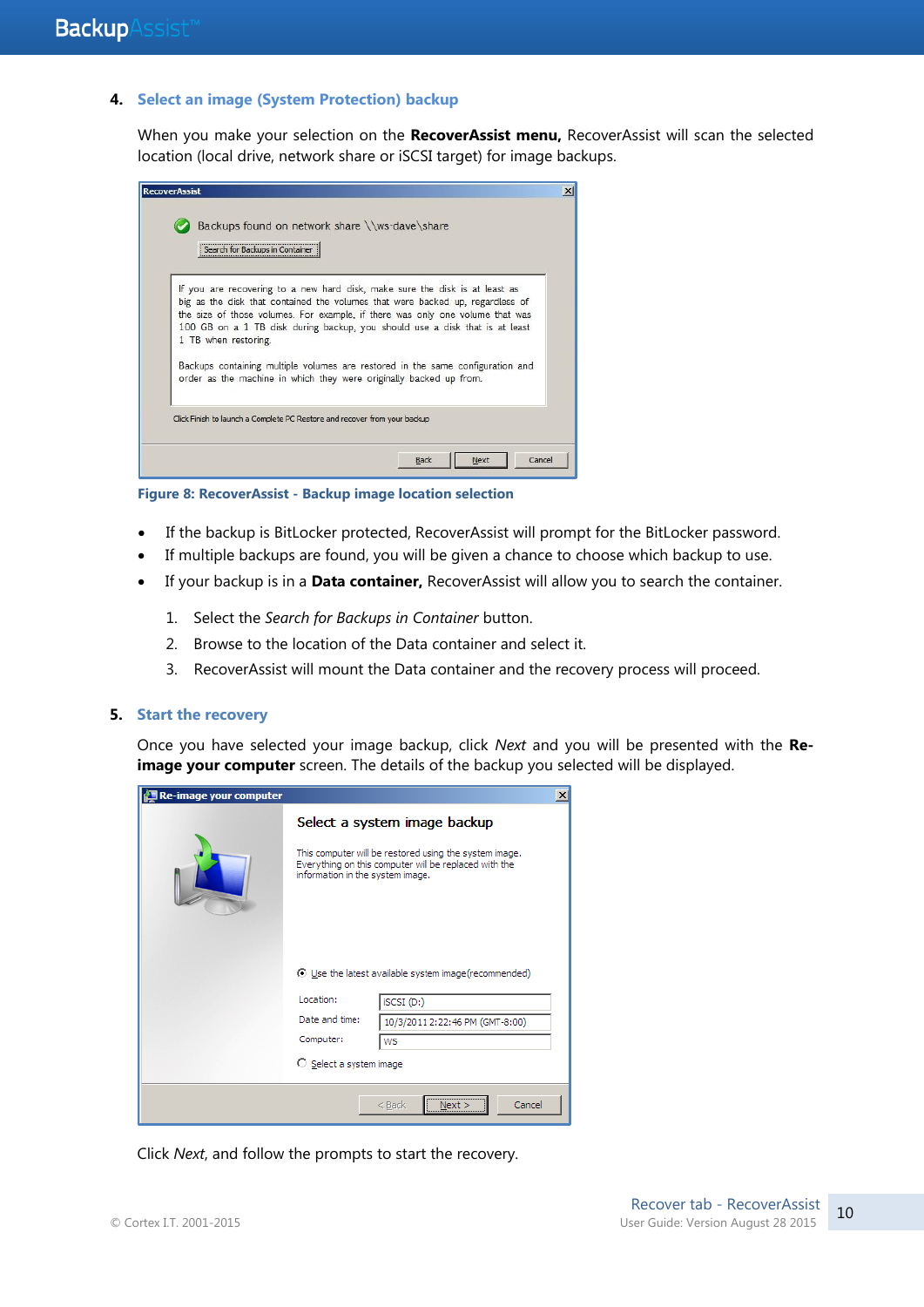# <span id="page-11-1"></span>4.RecoverAssist implementation information

The following sections should be used as check-sheet when planning and performing a recovery. The information includes a summary of information and additional considerations to ensure that your recovery works as intended.

BackupAssist's Recovery tab uses RecoverAssist to create a customized, bootable recovery media. The media will start your computer and enable access to an image backup so that you can perform a recovery of your system.

This reference section contains the key configurations and dependences that need to be considered when planning a data recovery strategy.

# BIOS / EFI firmware compatibility

A computer's BIOS or EFI (a chip containing basic hardware settings) detects the hardware needed to start the computer. When you turn your computer on, the BIOS/EFI will display some of the steps onscreen and beep to confirm that it has run successfully.

It is important to know if your backup and recovery computers use BIOS or EFI because the firmware compatibility will determine your recovery options.

Backups made on a computer with one type of firmware cannot be used to start a computer that uses a different type of firmware.

| <b>Firmware matrix</b>           | <b>Backups of a BIOS machine</b> | <b>Backups of an EFI machine</b> |
|----------------------------------|----------------------------------|----------------------------------|
| <b>Recover to a BIOS machine</b> | Compatible                       | Incompatible                     |
| <b>Recover to an EFI machine</b> | Incompatible                     | Compatible                       |

The chart below shows the firmware compatibility of BIOS and EFI computers.

*Important: EFI booting can be turned off. When EFI is turned off, the system will use BIOS to boot.* 

# <span id="page-11-0"></span>Operating System compatibility

The type of operating system that you are creating the RecoverAssist media for, will determine how the media is created. There are two ways to create a bootable media using RecoverAssist:

- From the operating system's installation disk.
- $\bullet$  Using the operating system installed on a computer.

11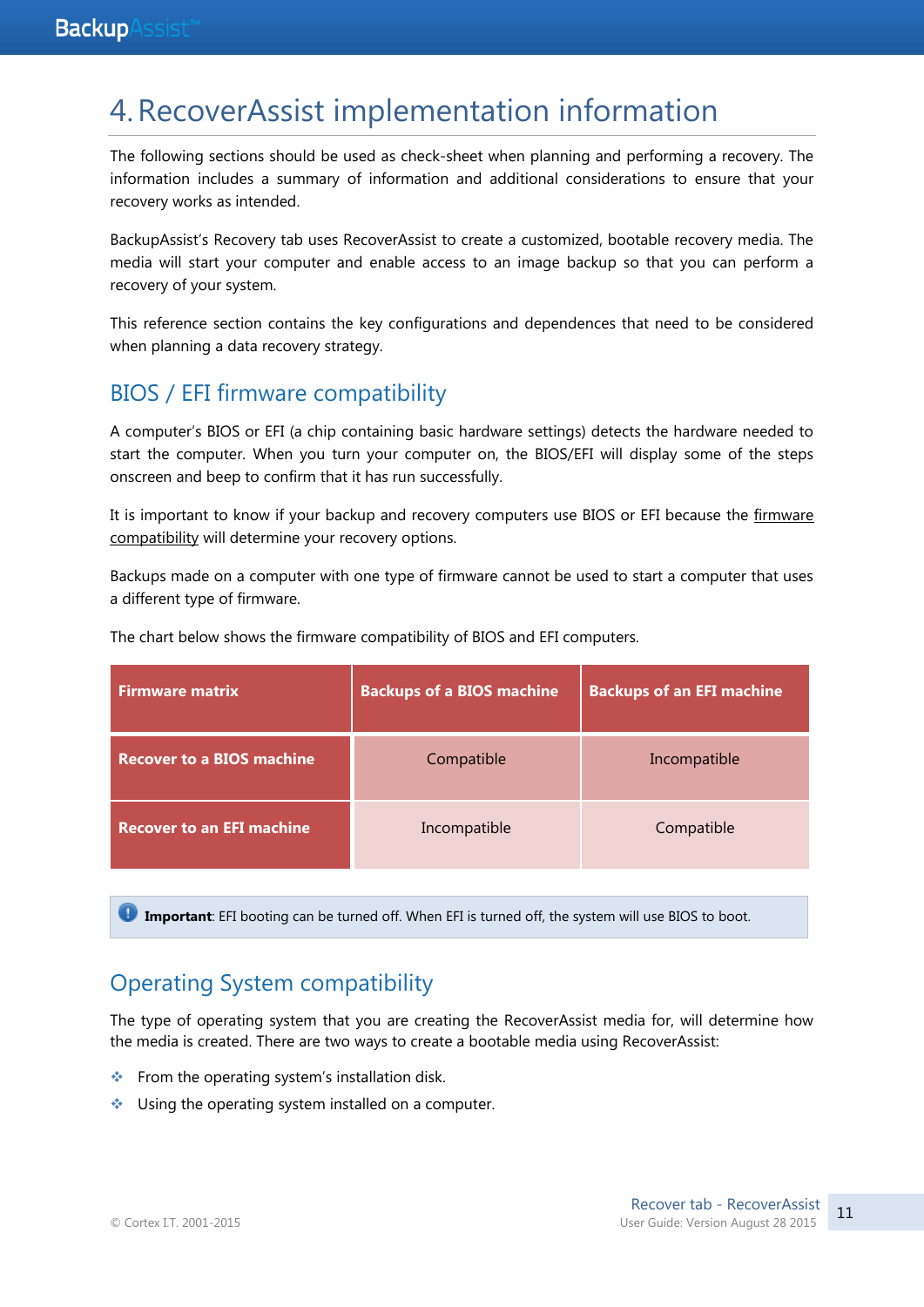Recovery environments can be built from 32-bit and 64-bit versions of Windows operating systems, shown in the table below. The color assigned to each operating system corresponds to the media creation method available, as defined in the Legend.

**Note:** RecoverAssist media cannot be created using a Windows Server Core installation. However, you can use a RecoverAssist media created on a Windows Server installation, to launch a recovery environment and access backups of a Core Server to perform a recovery.



#### **RecoverAssist media creation support - by operating system**

#### **Legend**



**Note**: Operating systems that can create a recovery environment from the computer's installed operating system, can find the option is greyed out due to the way the operating system has been installed. If the option is greyed out, the operating system's install disk should be used to create a RecoverAssist media.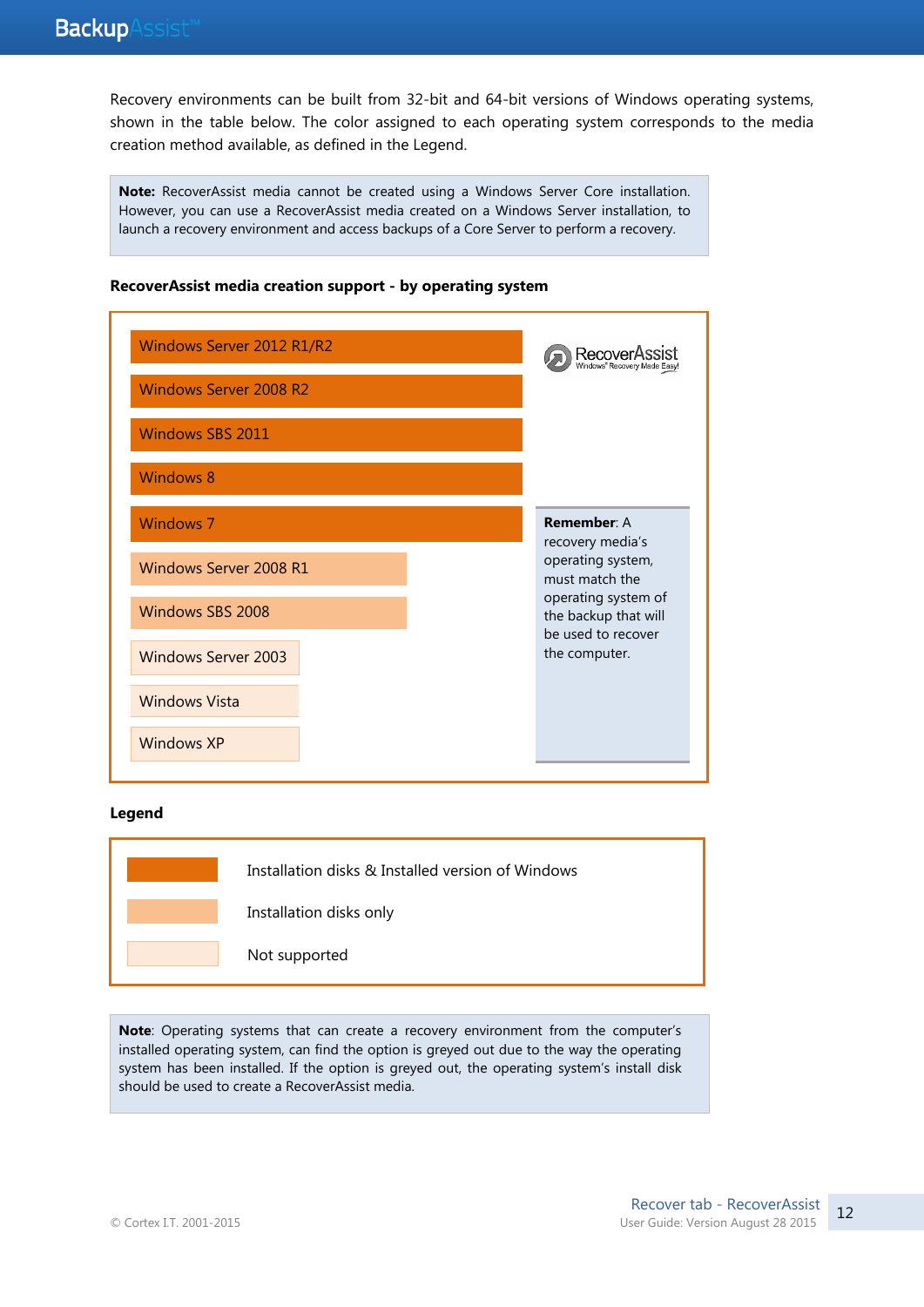## Back up considerations

To perform a recovery, you will need a backup that can be used by the recovery environment. The contents of the backup and how it was made are important considerations. These requirements are explained in detail below.

The 3 critical backup requirements are:



- Bare-metal backups are highly recommended to ensure that you have the widest range of recovery options are available.
- If a backup cannot be detected by the recovery environment, then it could be a problem with the backup. Check your backup to ensure it meets the 3 requirements listed above.

### Hardware considerations

**Memory:** The computer being recovered must have at least 2GB of RAM.

**Disks:** When planning a recovery, it is important to know the details of the disks that were backed up (to create the backup), and the disks on the computer that you plan to recover (using that backup).

The 2 critical disk requirements for a recovery are:

The computer that is being recovered, must have a physical disk the same size, or larger than, the physical disk that the backup was made from.

If the backup used in a recovery contains data from multiple disks, the computer that is being recovered must contain at least the same number of disks.

**Important**: The computer being recovered must have a physical disk setup that is compatible with the computer that was backed up.